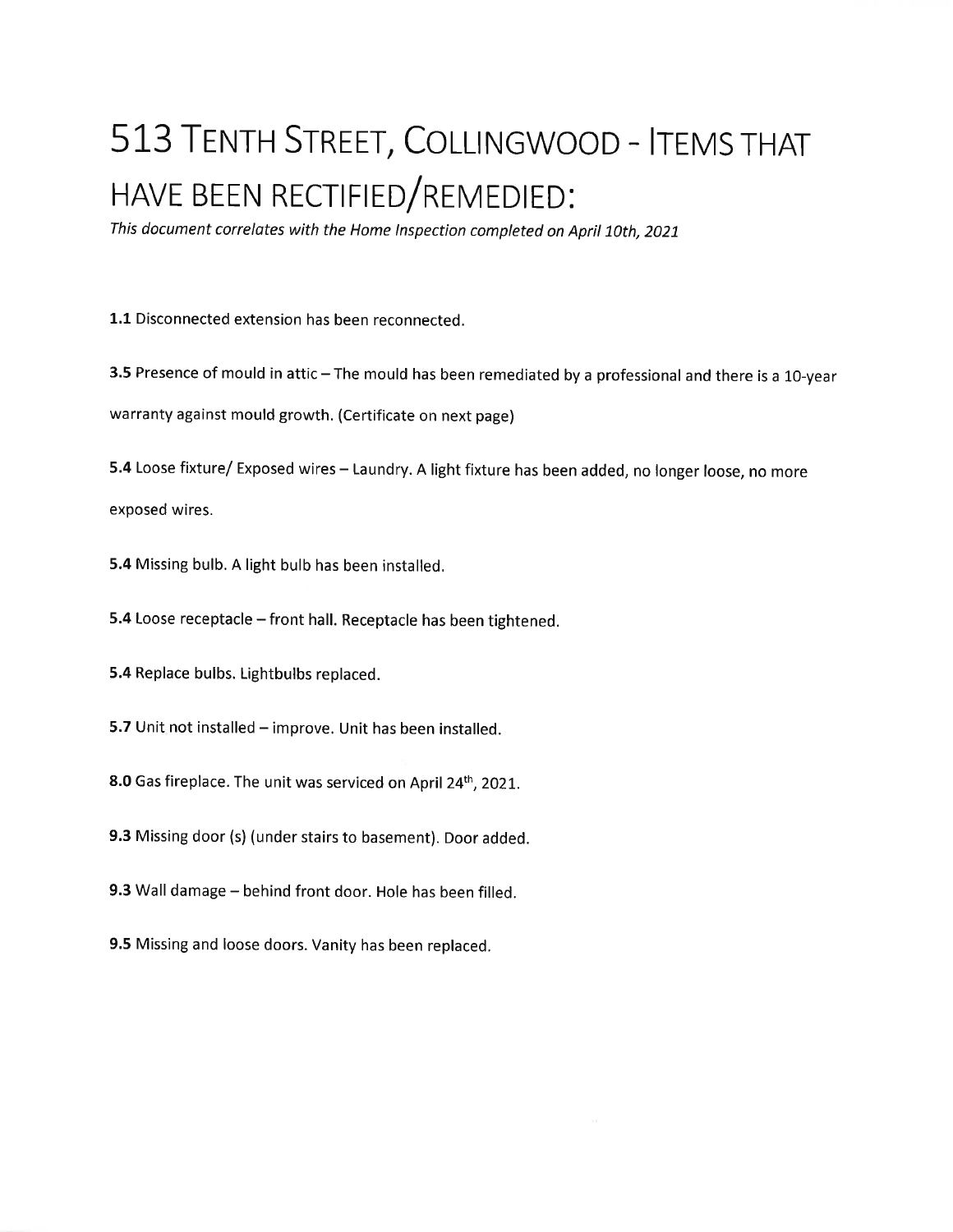| <b>OBO</b><br>FOR INTERIOR RESIDENTIAL APPLICATION ONLY (ATTICS, CRAWL SPACE, BASEMENT, WALL CAVITIES)<br>DEFECTS ENABLING REGEON APPLIED SOCILD OF MOULD CHEFECTS ENABLING<br><b>TECHNOLOGIES</b><br><b>SCIENCE</b><br><b>MOLD</b><br>Work Pedogned<br>Mold Stain Remover used on this Project: On & Gone V Yes<br>Address of Project:<br>DESCRIPTION O <u>F WOR</u> K(S) PERFORMED INCLUDING CORRECTIVE WORK(S), REPAIR(S) OR STEP(S) TAKEN TO PREVENT POTENTIAL MOLD REGROWTH<br>(warranty is not valid if an alternative cleaner is used)<br>CUSTOMER SEQUENCE<br>PRINT NAME (CJ'STOMER)<br>restrictions set herein are integral parts of the 10 year limited warranty<br>ue mould remediator/ochtractor will be thoroughly documented and celayer and be retained by the second of prof<br>The mould remediator/ochtractor will be thoroughly documented and second by the people of the second of the se<br>All work completed by _<br>MOLD SCIENCE TECHNOLOGIES INC. (MSTI) WARRANTS GONE 4 GOOD PRODUCT AGAINST<br>eather<br>AND IS FULLY TRANSFERRABLE TO SUBSEQUENT (1) PURCHASER OF PROPERTY<br>xce<br>سم س<br>2910<br>Koul Daws<br>Zore<br>(Excludes: commercial, industrial, institutional and multi-unit hi-rise rental buiklings)<br>ens<br>C<br><b>10 YEAR WARRANTY</b><br><b>AGAINST MOLD REGROWTH</b><br>College Lead<br>$\overline{1}$<br>has met standards set out by Mold Science Technologies Inc. The work performed by<br>Ŝ.<br>ट<br>इ<br>pour<br>Attach relevant Photographs to this documen<br>mulg<br>CONTRACTOR AUTHORIZED SIGNATURE<br>PRINT NAME (CONTRACE DESCRIPTION)<br>Date of completion:<br>Charn Bir<br><b>HANGER</b><br>SEE REVERSE SIDE FOR TERMS, CONDITIONS AND RESTRICTIONS.<br>preatiness!<br>Jr.<br>يتعطف<br>t and return to Mold Science Technologies<br><b>FOR A 10 YEARS PERIOD</b><br>q<br>ayyuo<br><b>B 4-GOOD</b><br>ME12-400 Crystal Shield"<br>OBO |
|--------------------------------------------------------------------------------------------------------------------------------------------------------------------------------------------------------------------------------------------------------------------------------------------------------------------------------------------------------------------------------------------------------------------------------------------------------------------------------------------------------------------------------------------------------------------------------------------------------------------------------------------------------------------------------------------------------------------------------------------------------------------------------------------------------------------------------------------------------------------------------------------------------------------------------------------------------------------------------------------------------------------------------------------------------------------------------------------------------------------------------------------------------------------------------------------------------------------------------------------------------------------------------------------------------------------------------------------------------------------------------------------------------------------------------------------------------------------------------------------------------------------------------------------------------------------------------------------------------------------------------------------------------------------------------------------------------------------------------------------------------------------------------------------------------------------------------------------------------------------------------------------------------|
|--------------------------------------------------------------------------------------------------------------------------------------------------------------------------------------------------------------------------------------------------------------------------------------------------------------------------------------------------------------------------------------------------------------------------------------------------------------------------------------------------------------------------------------------------------------------------------------------------------------------------------------------------------------------------------------------------------------------------------------------------------------------------------------------------------------------------------------------------------------------------------------------------------------------------------------------------------------------------------------------------------------------------------------------------------------------------------------------------------------------------------------------------------------------------------------------------------------------------------------------------------------------------------------------------------------------------------------------------------------------------------------------------------------------------------------------------------------------------------------------------------------------------------------------------------------------------------------------------------------------------------------------------------------------------------------------------------------------------------------------------------------------------------------------------------------------------------------------------------------------------------------------------------|

Ą

 $\mathbb{Z}$